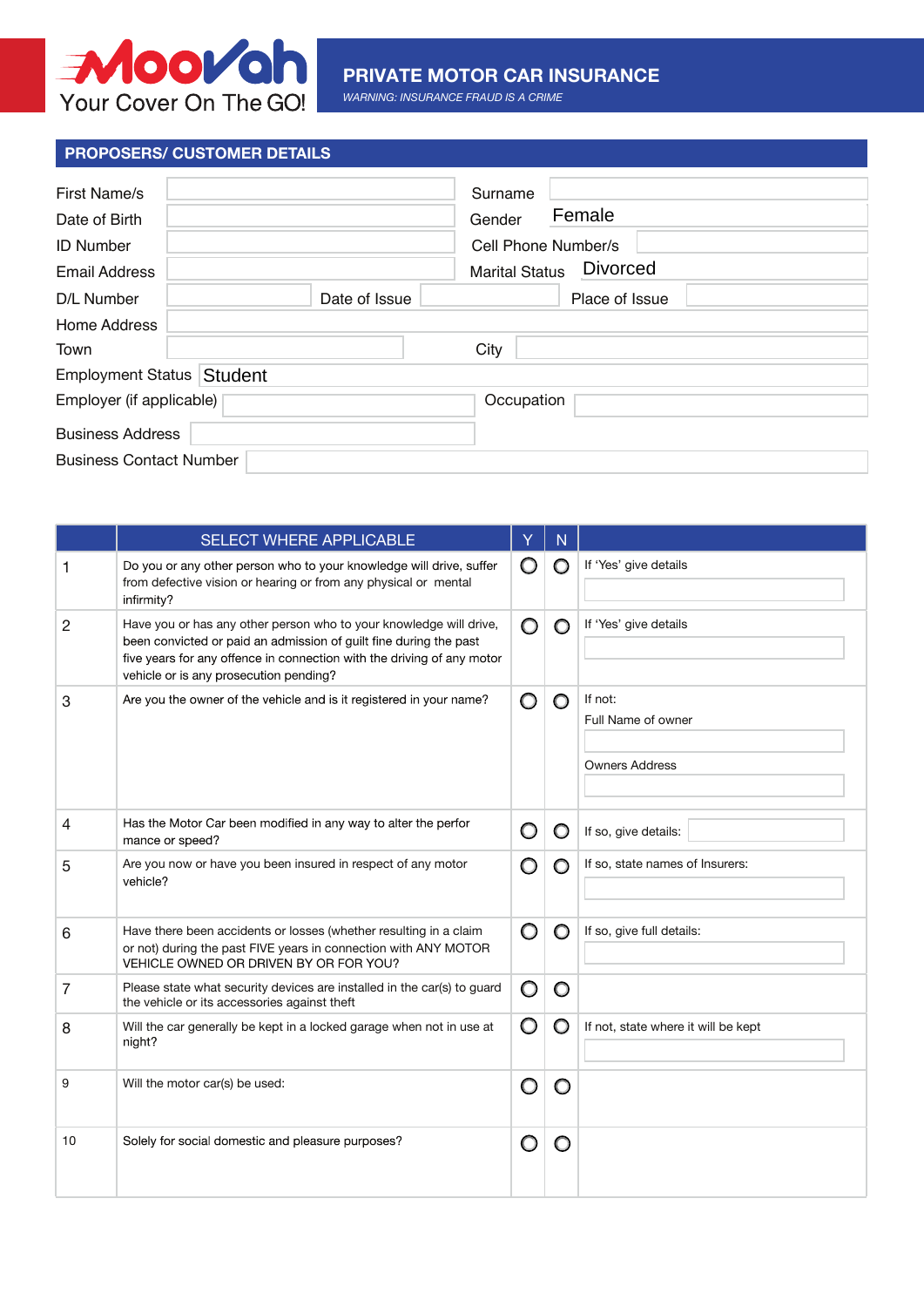| 11 | In connection with any business or profession?                                       | O | O       | If so, give details                                       |
|----|--------------------------------------------------------------------------------------|---|---------|-----------------------------------------------------------|
| 12 | For the carriage of goods or samples for trade purposes.                             | O | O       | If so give details                                        |
| 13 | For hiring or the carriage of passengers for hire or reward?                         | O | O       | If so, give details                                       |
| 14 | For driving instruction for reward?                                                  | O | O       | If so, give details                                       |
| 15 | For rallies, reliability trials racing speed or other contests?                      | O | O       | If so, give detail                                        |
| 16 | In connection with the Motor Trade?                                                  | O | O       | If so, give details                                       |
| 17 | For any other purposes by you or any other person?                                   | O | O       | If so, give details                                       |
| 18 | Has any insurer in respect of yourself or any other person who will<br>drive ever :- | O | $\circ$ |                                                           |
| 19 | Declined your proposal?                                                              | O | O       | Required you specially to carry a portion of<br>any loss? |
| 20 | Required an increased premium or imposed special conditions?                         | O | O       | Refused to renew your Policy?                             |
| 21 | Cancelled your policy?                                                               | O | O       | If so, give details                                       |
| 22 | Will the car(s) be driven frequently by any person(s) other than the<br>proposer?    | O | O       | If so, please supply the following information            |

| Full Name of Driver | Date of Birth | D/L Number | Length of driving<br>experience and particulars<br>of all accidents and losses<br>in the past three years | Has any Insurer or<br>Underwriter refused such<br>person(s) Insurance on<br>normal terms? |
|---------------------|---------------|------------|-----------------------------------------------------------------------------------------------------------|-------------------------------------------------------------------------------------------|
|                     |               |            |                                                                                                           |                                                                                           |
|                     |               |            |                                                                                                           |                                                                                           |

## **DECLARATION**

I/We hereby declare that the above particulars and statements are true, correct and complete and contain all information known to me/us affecting the risk to be insured and that this and any other written statement made by me/us or on my/our behalf for the purpose of the proposed insurance shall be the basis of and incorporated in the contract between me/us and Econet Insurance Private Limited and shall be promissory. I/We undertake that the car or cars to be insured shall not be driven by any person who to my/our knowledge has been refused any motor vehicle insurance or continuance thereof.

I/We further agree to accept insurance on the terms and conditions set forth in the Company's Policy, and particularly undertake to notify the Company immediately of any alteration in the risk.